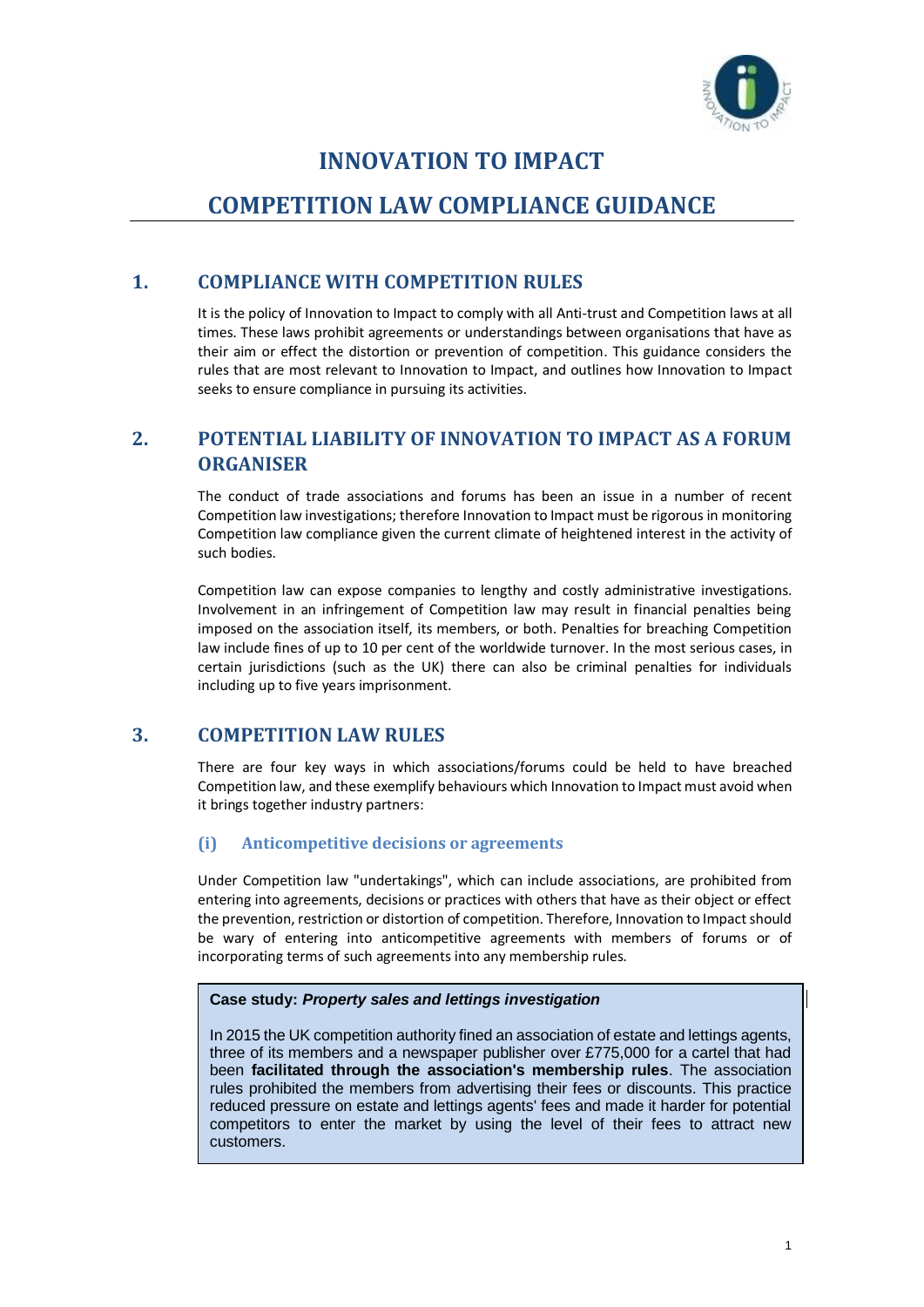

#### **What constitutes an anti-competitive agreement?**

An anti-competitive agreement does not have to be written; the law applies to agreements in any form and agreements do not have to be formally concluded. Oral agreements and informal understandings are therefore within the scope of Competition law.

Prohibited agreements include any agreements between competitors which limit, or are intended to limit, their freedom to compete. In particular Innovation to Impact should be wary of any agreement between competitors to:

- ➢ **fix prices** including both purchase and selling prices and discounts;
- ➢ **allocate** geographic **markets, contracts or customers** between competitors;
- ➢ **rig bids**;
- ➢ **boycott** customers or competitors or exclude new entrants from the market;
- ➢ **limit** the **production** of goods or services.

#### **(ii) Facilitating agreements between competitors**

As a convener/facilitator of industry forums Innovation to Impact would also risk infringing Competition law if it allowed or facilitated commercially sensitive discussions or anticompetitive agreements between its members (**even if it was not directly involved in those conversations**).

To minimise this risk it is prudent for an agenda to be circulated in advance and for minutes to be kept of all meetings where Innovation to Impact is present. This encourages members to keep the discussions focused on areas approved by Innovation to Impact, and provides evidence that meetings are not being used as a forum for unlawful agreements or information exchanges.

#### **Active distancing**

Should an infringement of Competition law occur or appear likely to occur at a meeting (or in communications), Innovation to Impact should remind members of the law and, if necessary, terminate the meeting. If members are insistent that they wish to consider the issue in question, any Innovation to Impact representatives present must withdraw from the meeting/discussions and ensure that this withdrawal is minuted.

**Remember** even a **one-sided** disclosure of information is enough to breach Competition law. If Innovation to Impact is concerned by any members conduct it must take "active steps" to distance itself from the conduct and it is advisable to seek legal advice as soon as possible.

### **(iii) Information exchange**

Associations must not be a forum for the exchange of confidential information, which enable members to see each other's sales, output, or customers. It is, however, permissible to collect statistical information which provides an industry wide general overview of a sector and market trends(e.g. for benchmarking purposes). However, it must not be possible to identify the prices or volumes of an individual competitor.

Types of information that are sensitive include: pricing, costs, margin, output, forecasts, sales business plans and other commercially sensitive issues (e.g. marketing strategies, projections. Additionally, how historic the information is will also impact its sensitivity. For example, recent or current information is more sensitive than information that is several years old.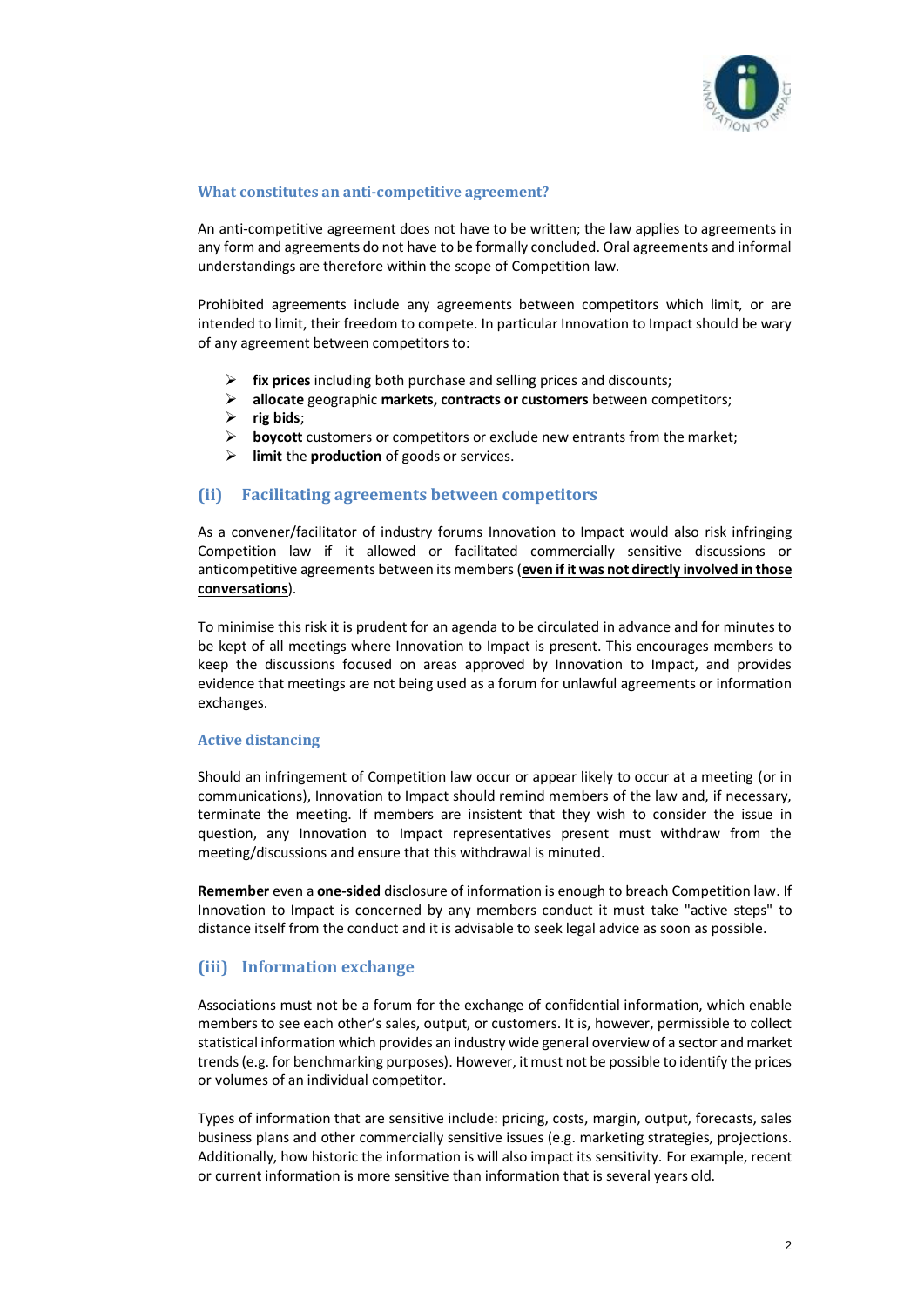

Information relating to future actions is particularly sensitive a significant consideration should be given before exchanging any of this information even in anonymised/aggregated form (e.g. any exchange of future pricing information is unlikely to be acceptable under any circumstances).

To reduce the risk of a Competition law breach:

- $\triangleright$  information should only be handled by Innovation to Impact and not individual members;
- ➢ information, once collated, should only disclosed to members in anonymised/aggregated form which does not permit individual members to be identified; and
- $\triangleright$  analyses and recommendations accompanying the data are kept to a minimum. The concern here is that such additional wording may be seen as some form of recommendation from Innovation to Impact encouraging particular common responses from members. In other words, the information or statistics should be left to "speak for themselves".

**Case study:** *Private Ophthalmology investigation into anti-competitive information exchange and pricing agreements*

In 2015 the UK competition authority found that CESP Limited, a membership organisation of private consultant ophthalmologists had facilitated the sharing of consultants' future pricing and business intentions such as whether to sign up to a private hospital group's package price.

CESP were **fined £500,000** following a £382,500 fine reduction for settlement.

### **(iv) Membership criteria**

The rules of trade association may indirectly restrict competition where they exclude otherwise qualified businesses from membership. Non-admission or threat of expulsion could be used to ensure compliance with prescribed behaviours, which would be a breach of Competition law. Therefore consideration should be given to the criteria for membership:

- ➢ Ideally membership criteria should be transparent, proportionate, non-discriminatory and objective. No competitor should be put at a disadvantage by being refused admission.
- $\triangleright$  The reasons for rejecting applications should be properly documented.

# **4. DOS AND DON'TS**

### **Don't**

- $\blacktriangleright$  Have rules that prevent members from taking independent commercial decisions;
- $\triangleright$  Let the forum be a channel for, or otherwise facilitate, the sharing of competitively sensitive information between members about pricing, customers or output plans;
- $\triangleright$  Allow members to discuss competitively sensitive information in or around association events, including in 'unofficial meetings' or at social events;
- ➢ Issue formal or informal pricing or output recommendations to members;